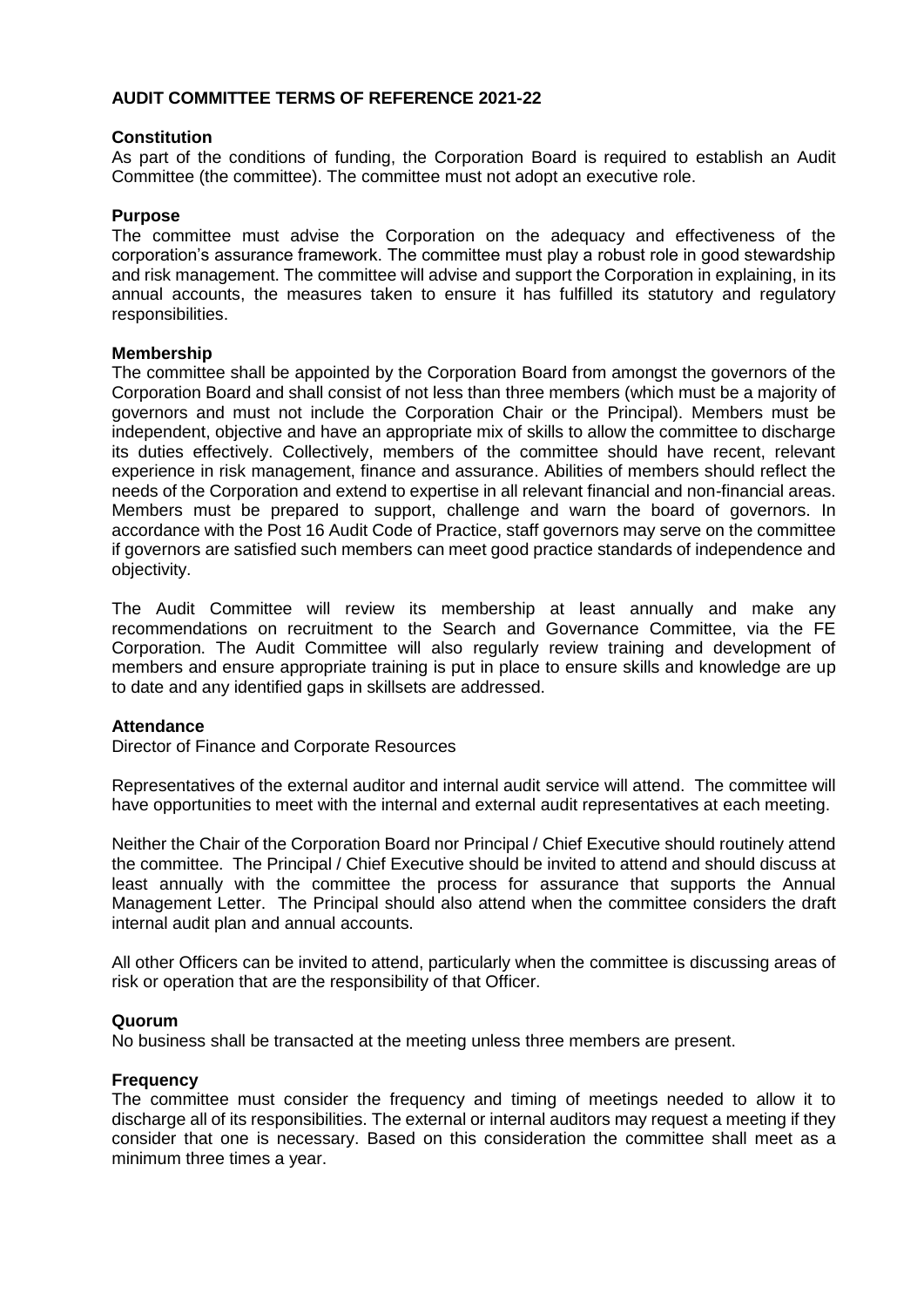## **Administration**

The Chair of the committee will agree the agenda for each meeting with the Clerk to the Corporation and the Director of Finance and Corporate Resources. The committee shall be supported administratively by the Clerk whose duties in this respect will include:

- Agreement of agenda with Chair and attendees and collation of papers
- Taking the minutes
- Keeping a record of matters arising and issues to be carried forward
- Advising the committee on pertinent issues / areas
- Enabling the development and training of committee members

All papers presented to the committee should be prefaced by a summary of key issues and clear recommendations setting out what is required of the committee.

## **Annual Plan**

The committee will develop an annual programme of work for approval by the Corporation Board at its first meeting of the financial year.

# **Authority**

The committee is authorised by the Corporation Board to investigate any activity within its terms of reference. It is authorised to seek any information and explanations it considers necessary, from whatever source to fulfil its remit and all employees are directed to co-operate with any request made by the committee. The committee is authorised by the Corporation Board to obtain outside legal or other independent professional advice and to secure the attendance of outsiders with relevant experience and expertise if it considers this necessary.

The Audit Committee will present a brief report of its activity to the Corporation Board at the next available meeting. The Chair of the committee will draw the Corporation Board's attention to any issues of significance, including issues where the committee is unable to provide a satisfactory level of assurance.

The committee will provide the Corporation Board with an Annual Report setting out issues that have been considered by the committee and details of assurance provided. The annual report must summarise the committee's activities relating to the financial year under review, including any significant issues arising up to the date of preparation of the report and any significant matters of internal control included in the reports of audit and assurance providers. The report will include details of the date of appointment of the external auditors and the remaining term of contract. It must include the committee's view of its own effectiveness and how it has fulfilled its terms of reference. The report must also include the audit committee's opinion on the adequacy and effectiveness of the college's assurance arrangements, its framework for governance, risk management and control processes for the effective and efficient use of resources, solvency of the institution and safeguarding of its assets. The annual report must be submitted to the Corporation Board before the Statement of Corporate Governance and Internal Control in the accounts is signed.

# **Duties**

The duties of the committee can be categorised as follows:

### **Governance, risk management and internal control**

The committee shall review the establishment and maintenance of an effective system of governance, risk management and internal control, across the whole of the College's activities that supports the achievement of the College objectives and provide the Corporation with an opinion of the effectiveness of arrangements.

In particular, the committee will review the adequacy and effectiveness of: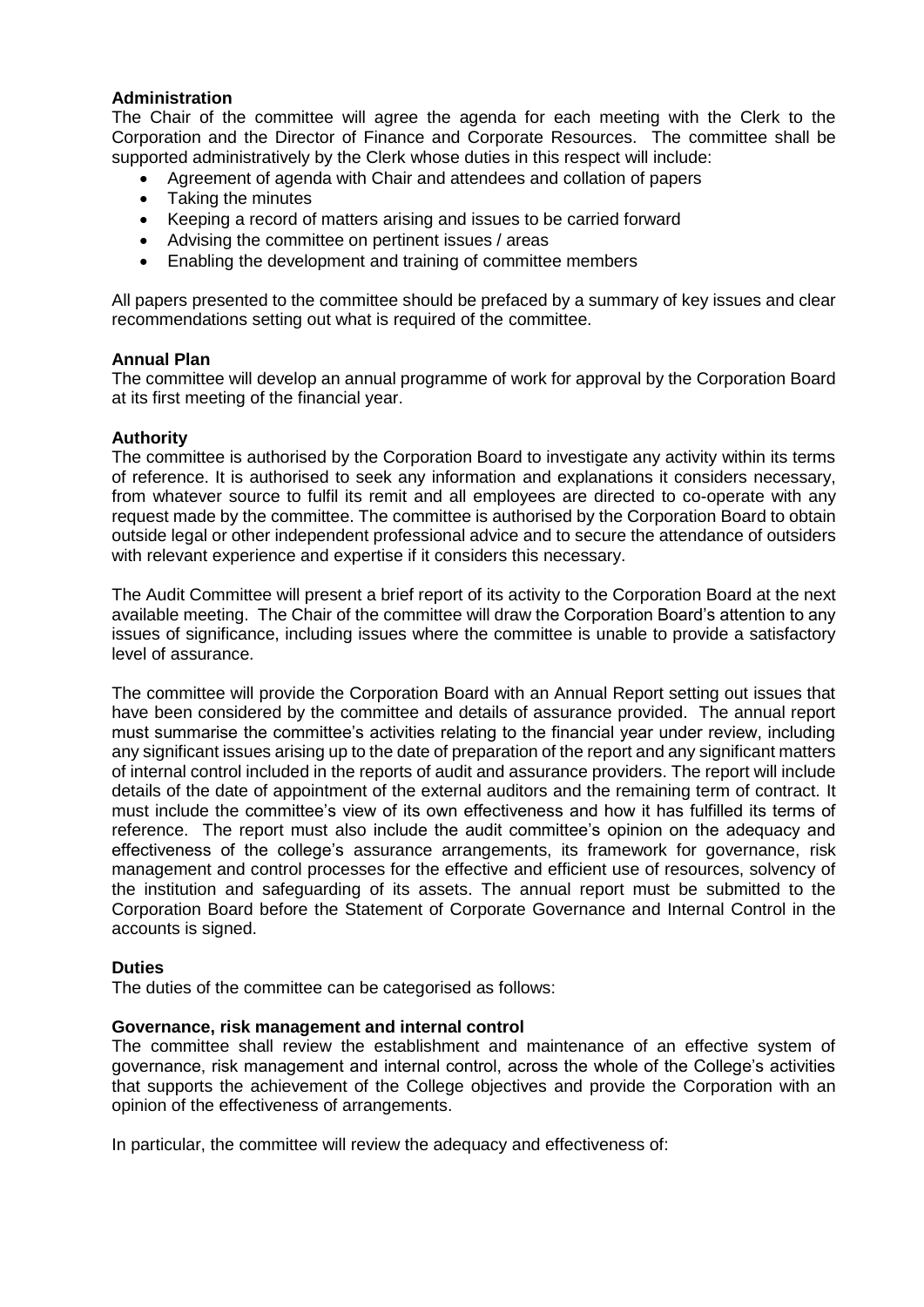- All risk and control related disclosure statements (in particular the annual management letter), together with any accompanying internal audit reports, external audit opinion or other appropriate independent assurances, prior to endorsement by the Corporation Board
- The underlying assurance processes that indicate the degree of achievement of corporate objectives, the effectiveness of the management of key risks and the appropriateness of the above disclosure statements
- The policies for ensuring compliance with relevant regulatory, legal and code of conduct requirements and any related reporting and self-certification
- The policies and procedures for all work related to fraud and corruption.

In carrying out this work the committee will primarily utilise the work of internal audit, external audit and other assurance functions, but will not be limited to these sources. It will also seek reports and assurances from other staff as appropriate, concentrating on the over-arching systems of governance, risk management and internal control, together with indicators of their effectiveness.

The committee will review the Risk Register / Board Assurance Framework at least three times annually and it is the responsibility of members to appropriately challenge any changes to or closures of risks. Members will also review the Risk Management Strategy annually and recommend this to the FE Corporation for approval; and will consider an annual report on the effectiveness of risk management, which will be taken into account when making judgements in relation to the effectiveness of risk management.

### **Internal audit**

The committee shall ensure that there is an effective internal audit function that provides appropriate independent assurance to the Audit Committee, Principal / Chief Executive and Corporation Board, and ensure that any internal audit provider adheres to relevant professional standards. The committee will advise the Corporation on appointment, reappointment, dismissal and remuneration of internal auditors. The committee shall also inform the Corporation of any additional services provided by the internal auditor and explain how independence and objectivity were safeguarded. This will be achieved by:

- Consideration of the provision of the internal audit service, the cost of the audit and any questions of resignation and dismissal
- Review and approval of the internal audit strategy, operational plan and more detailed programme of work, ensuring that this is consistent with the audit needs of the organisation as identified in the Assurance Framework
- Considering the major findings of internal audit work (and management's response), and ensuring co-ordination between the internal and external auditors to optimise audit resources
- Ensuring that the internal audit function is adequately resourced and has appropriate standing within the organisation
- Receiving an annual report from the internal auditor, which should include an opinion on the degree of assurance that can be placed on the system of internal control

# **External audit**

The committee shall review the work and findings of the external auditors and consider the implications and management's responses to their work. The committee will advise the Corporation on appointment, reappointment, dismissal and remuneration of the external auditor, reporting accountant and other assurance providers (if applicable) and establish that all such assurance providers adhere to relevant professional standards. The committee will ensure a policy is in place for regular retendering of the external audit service. The committee shall also inform the Corporation of any additional services provided by the external auditor, reporting accountant and other assurance providers (if applicable) and explain how independence and objectivity were safeguarded. This will be achieved by:

• Consideration of the appointment and performance of the external auditors